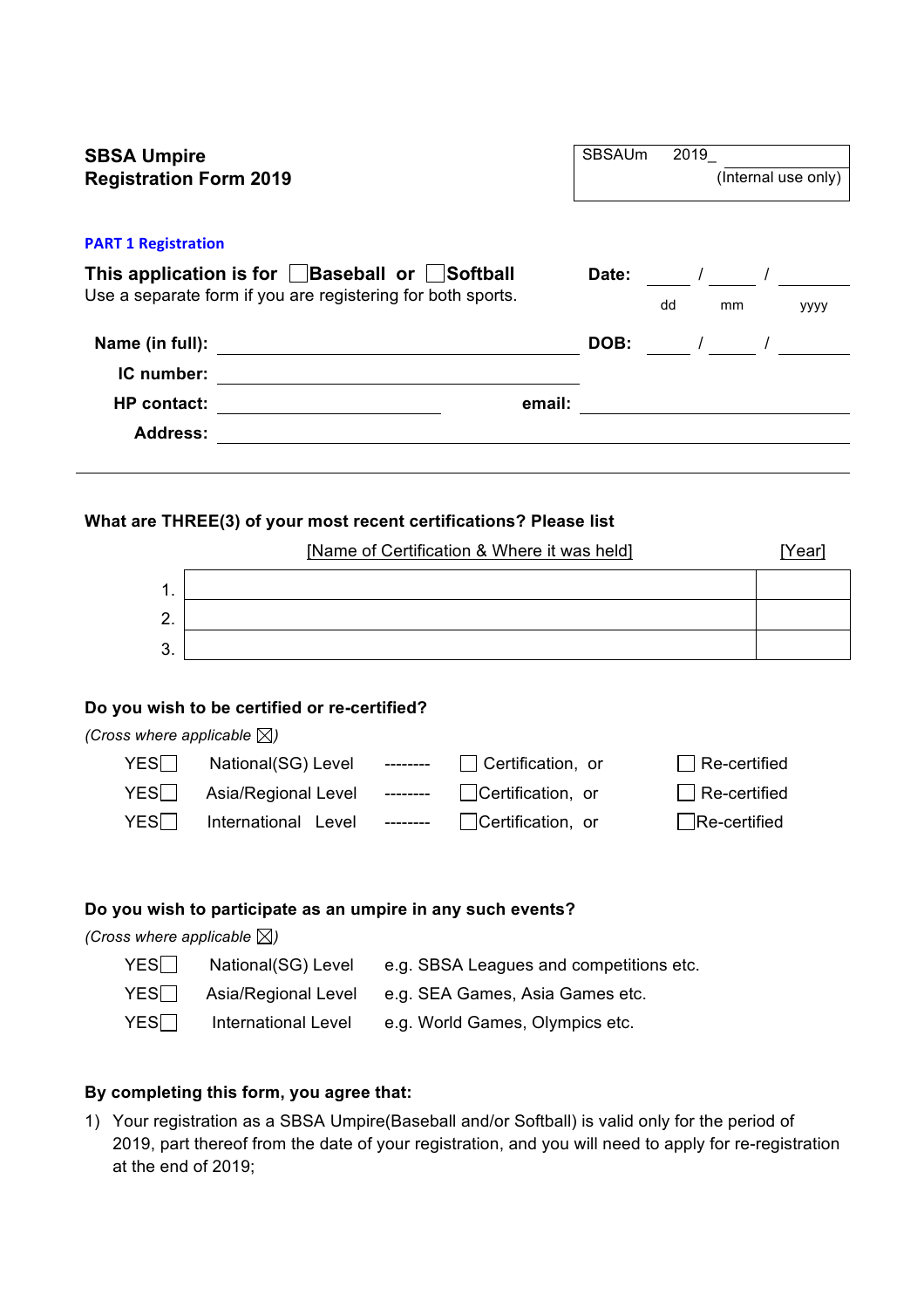- 2) You should have a minimum level of certification National(SG) Level, or you are working towards attaining it; You should have a minimum level of fitness, or you are working towards attaining it. Refer to the WBSC Fitness Test.
- 3) To be a registered SBSA Umpire, you will abide to and sign in acknowledgement of the SBSA Umpire's Code of Ethics
- 4) SBSA will look into your request to participate in any certification courses, seminars, or umpiring duties. However your eventual participation will be dependent on SBSA's recommendation and the eligibility of your personal qualification governed under the respective regional and international organisations (BFA, SA, WBSC).
- 5) You may de-register voluntarily by writing in via email, address to the Sec Gen of SBSA via both these email addresses (secgen.sbsa@gmail.com & sbsa.contact@gmail.com);
- 6) Only registered SBSA Umpire(Baseball and/or Softball), are eligible for participation in:
	- a) Umpiring duties in SBSA organised or SBSA sanctioned events
	- b) Umpiring duties in any Regional and International events
	- c) Certification and Re-certification courses
	- d) Umpire related Seminars and workshops
- 7) Successful registration will be notified via email and your name will be published on SBSA's website.

## **PART 2 SBSA Umpire's Code of Ethics**

SBSA hopes that by adhering to the Code of Ethics, umpires will become positive icons of the sport of baseball and softball in Singapore and beyond.

Dedicated to the principle of excellence in officiating:-

- 1. Umpires shall bear a responsibility of inspiring public confidence in sports.
- 2. Umpires shall promote sportsmanship.
- 3. Umpires shall work with each other and their governing bodies in a constructive and cooperative manner.
- 4. Umpires shall be punctual and professional in the fulfillment of all contractual obligations.
- 5. Umpires shall prepare themselves both mentally and physically to administer the game in a professional manner.
- 6. Umpires shall dress neatly and appropriately, and shall conduct themselves with dignity.
- 7. Umpires shall uphold the honor and dignity of the profession in all interactions with athletes, coaches, tournament or league officials, colleagues, board members and the public.
- 8. Umpires shall master both the (current) rules of the game and mechanics necessary to enforce the rules.
- 9. Umpires shall work to improve themselves at all times by staying current with the rules, by observing other umpires and by keeping fit.
- 10.Umpires shall exercise authority in an impartial, firm and controlled manner. Be firm but